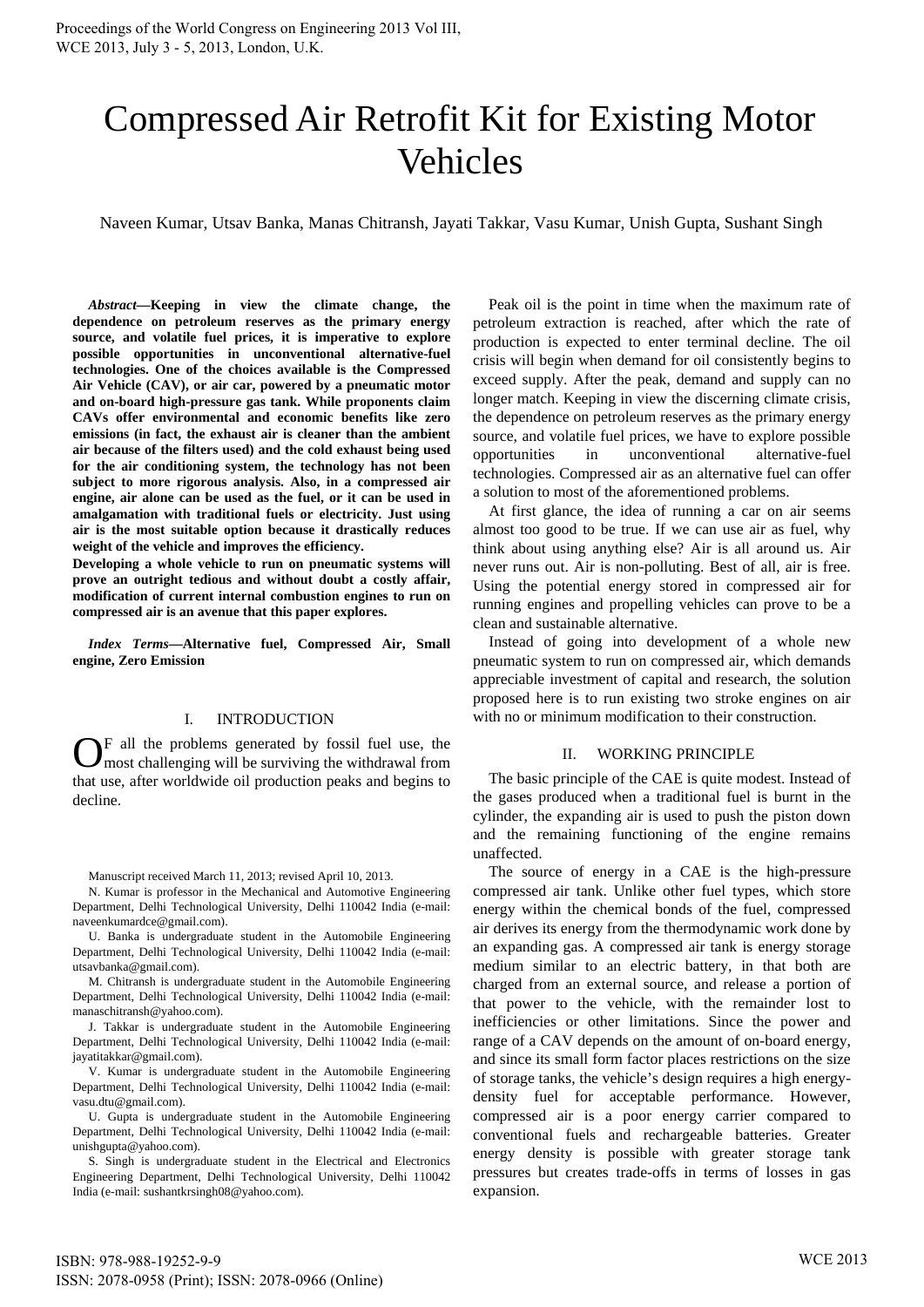### III. DESIGN PLAN

Several key constraints are considered regarding the existing two stroke engine for characterizing the conversion of a two stroke engine into a compressed air engine. The first one is that the base technology is needed to be economically available. Secondly, the final system should not deteriorate the ability of the two stroke engine to operate in hostile conditions. The third constraint is that the simplicity of the existing two stroke engine should not be sacrificed for the attainment of the goal. Fourthly, the part of the energy consumed by the injection system of the compressed air engine should be comparable to the existing two stroke engine. Last but the most important compulsion is that the kit must be inexpensive to install, with commonly available tools and adequate expertise.

## IV. CHOICE OF SYSTEM

The two stroke engines studied for the conversion into compressed air engine are: spark ignition engine and compression ignition engine.

The compression ignition (CI) engine is based on diesel cycle which uses diesel oil as fuel due to lower self-ignition temperature. A high pressure fuel pump and injector is required to inject the fuel into the chamber. For direct injection diesel engines with a displacement of 0.5 Lt. per cylinder, the compression ratio is approximately 18: 1 [3]. It has low speed (RPM) due to its heavy weight.

The spark ignition (SI) engine is based on otto cycle which uses gasoline as fuel due to high self-ignition temperature. The fuel and air mixture as a gaseous mixture is introduced in the combustion chamber during the suction stroke. A carburetor is used to mix the fuel and air mixture in desired ratio. It has the compression ratio of 10 [3]. It has high speed (RPM) due to its light weight.

The spark ignition engine is found to be more suitable because it inherits several structural features which offer high degree of customizability and tuning. It is much easier to mount and dismount the components like spark plug, carburetor and flywheel form the engine. The low weight of the moving parts offer less resistance, thus an instant torque is obtained even at low pressure of injected air.

# V. ENGINE MODIFICATIONS

## *A. Cylinder Head*

Instead of designing and casting a new cylinder head for the purpose of the injecting compressed air into the combustion chamber, the existing cylinder head could be applied to this purpose with minimum modifications. The spark plug is seated at the top of cylinder head of the engine. In general, a spark plug of two stroke SI engine has an isometric screw thread profile: M14x1.25 or M18x1.5 [4]. The spark plug is dismounted and the internal threads present on the cylinder head are machined until it is completely removed.

Thereafter, the plain cylindrical bore obtained is threaded according to profile of given adapter or reducer nipple. The adapter nipple connects the engine cylinder to the solenoid valve as shown in the figure 1.



 Fig. 1. Modified cylinder head ready for fitting adapter nipple.

# *B. Intake Port*

The carburetor does not find any application in the engine running on compressed air only which is injected at the top of the combustion chamber. Therefore, it is advantageous to remove the carburetor since it will help to reduce the weight of the engine. Next to carburetor, a reed valve could be located. Its removal will eliminate the pressure force applied to piston in opposite direction during the expansion stroke. Moreover, these modifications will also facilitate the quick removal of the residual air from the combustion chamber at the end of the expansion stroke.

#### *C. Flywheel*

The existing flywheel of the two stroke SI engine is magnetized and a stator coil lies underneath the magnetized flywheel. The internal coil and magnet could interfere with the field of the external magnet which leads to malfunctioning of the magnetic sensor. Therefore, the flywheel along with the coil is removed with the help of tools. A steel disc of equivalent weight is attached to a separate fanwheel using nuts and bolts in the manner as shown in the figure 2. The steel disc and fanwheel assembly is then mounted on the crankshaft of the engine. This type of arrangement has an advantage of adding or removing additional weight later without any modification.



Fig. 2. Steel disc and fanwheel assembly.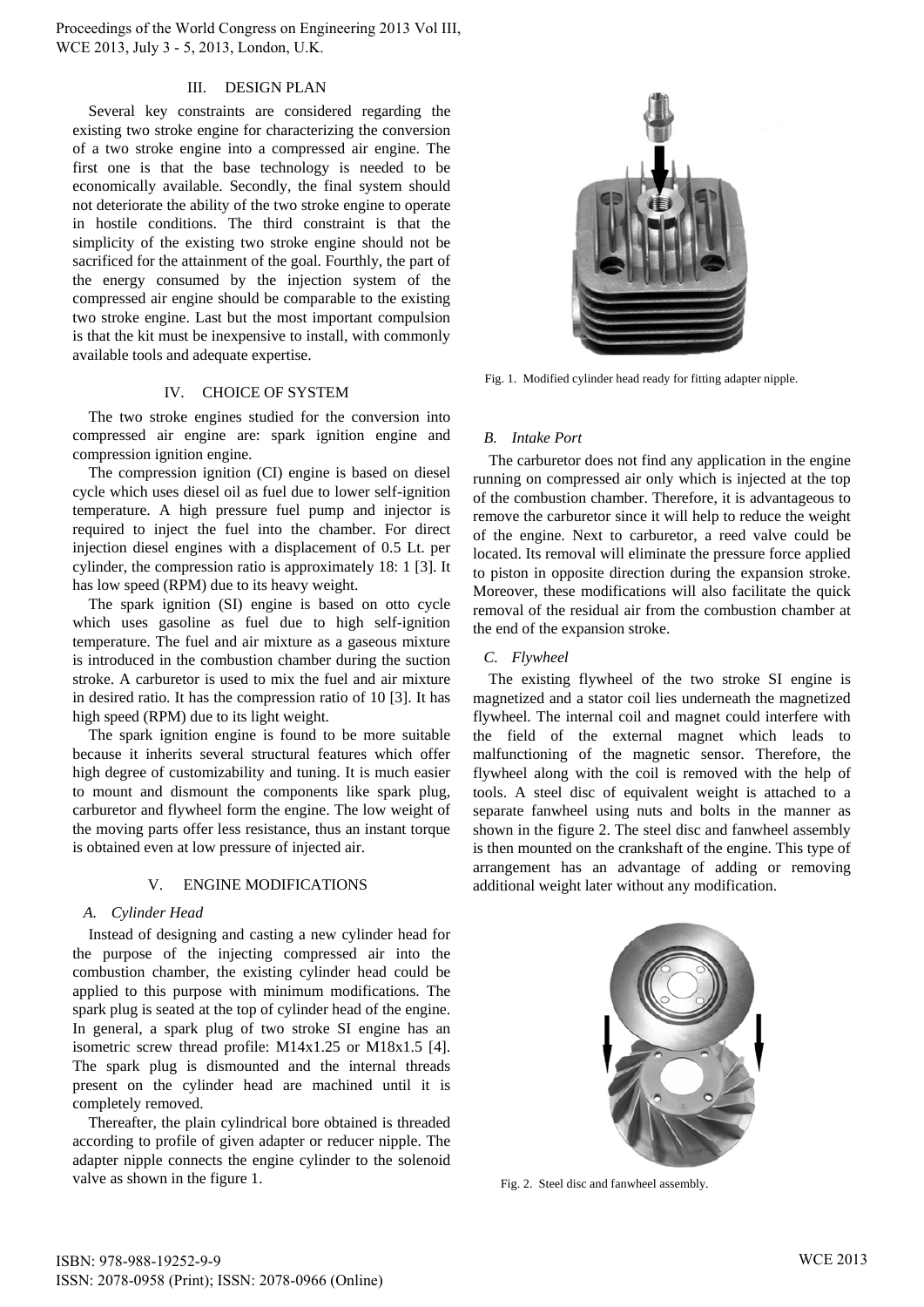### VI. ADDITIONAL COMPONENTS

## *A. Storage Cylinder*

In order to use compressed air engine in vehicles for transportation purpose, high pressure storage cylinder is used to store the compressed air. Therefore, the storage system must be compact and lightweight. Advanced fiberreinforced bottles are comparable to the rechargeable leadacid battery in terms of energy density and has longer lifetime. Generally, the cylinder is fitted with stop valve. The valve also includes a pressure relief device.

# *B. Pressure Regulator*

A pressure regulator is used to reduce the high pressure of compressed air in the storage cylinder to working pressure of the engine and solenoid valve. Proper selection is critical for a safe and effective transfer of the compressed air from the supply to the solenoid valve.

A two-stage regulator is used since reduction produces a final delivery pressure showing little effect from changes in cylinder pressure. Generally, the regulator has built-in pressure gauges; one to show inlet pressure and the other to show delivery pressure.

# *C. Air Filter and Lubricator*

This unit usually is a combination of components that filters the air and adds lubricants for moving parts in the circuit. Compressed air contains dust, condensed water, and rust and oil sludge which must be removed to keep moving parts of the machine working properly.

Some of the components of the engine require a small amount of lubrication to extend their life and maintain torque. The air filter and then air lubricator are present in supply line of compressed air as shown in the figure 4.

# *D. Hoses and Fittings*

Hoses are used for carrying compressed air from storage cylinder to the engine. Hoses are made from one or a combination of many different materials. Polytetrafluoroethylene (PTFE) hoses are preferred because it is chemically inert and usable at temperature ranging from -70 $\degree$ C up to +260 $\degree$ C. Hose-barb to male-pipe fitting is used to connect hose to the components like pressure regulator, air filter and lubricator and solenoid valve.

# VII. ELECTRICAL COMPONENTS

# *A. Reed Switch*

The reed switch is an electrical switch operated by an applied magnetic field. As shown in the figure 3, reed switches comprise of two ferromagnetic reeds placed with a gap in between and hermetically sealed in a glass tube. The glass tube is filled with inert gas to prevent the activation of the contacts. The surfaces of the reed contacts are plated with rhodium.

As shown in the figure 3, reed switches are operated by the magnetic field of an energized coil or a permanent magnet which induces north (N) and south (S) poles on the reeds. The reed contacts are closed by this magnetic attractive force. When the magnetic field is removed, the reed elasticity causes the contacts to open the circuit. The reed contacts are closed by this magnetic attractive force.



\* With a Strong Magnet, 3-Point Operation May Occur.

Fig. 3. Reed Switch in presence of magnetic flux.

When the magnetic field is removed, the reed elasticity causes the contacts to open the circuit. When a reed switch is operated by a permanent magnet, its ON-OFF domains will differ according to the type of the reed switch, its pullin and drop out values, read forming conditions as well as the permanent magnet material, its shape, and magnetizing conditions.

# *B. Solenoid Valve*

A solenoid valve is an electromechanically operated valve. The valve is controlled by an electric current through a solenoid. They are found in many application areas. Solenoids offer fast and safe switching, high reliability, long service life, good medium compatibility of the materials used, low control power and compact design.

Most solenoid valves operate on a digital principle. They therefore possess two distinct states, which are (1) - when the coil is activated by an electrical current, and (2) - when the valve is resting (without electricity). Valve functions are defined from the resting position. A solenoid valve is normally closed (abbreviated - NC) if there is no flow across the valve in its resting position (with no current on the solenoid contacts). The key to the operation of a proportional valve is a balance established between the forces in action on the plunger.

These balanced forces include a mechanical force provided by a spring specially developed for proportional valves and a magnetic force created by the current level passing through the coil. The spring force is proportionally opposed by the magnetic force.

Taking into account the working parameters and with an estimated range of working pressure between 0-10 bar a NC 24v DC Solenoid Valve constructed of brass was selected .The technical Specifications are given in table I.

| <b>TABLE I</b>                  |                            |  |
|---------------------------------|----------------------------|--|
| <b>TECHNICAL SPECIFICATIONS</b> |                            |  |
| Parameter                       | Specification              |  |
| Supply Voltage Max              | 24VDC                      |  |
| <b>Operating Pressure Max</b>   | 10 <sub>bar</sub>          |  |
| Fluid Temperature Max           | $50^{\circ}$ C             |  |
| Material                        | Brass with stainless steel |  |
|                                 | inner parts.               |  |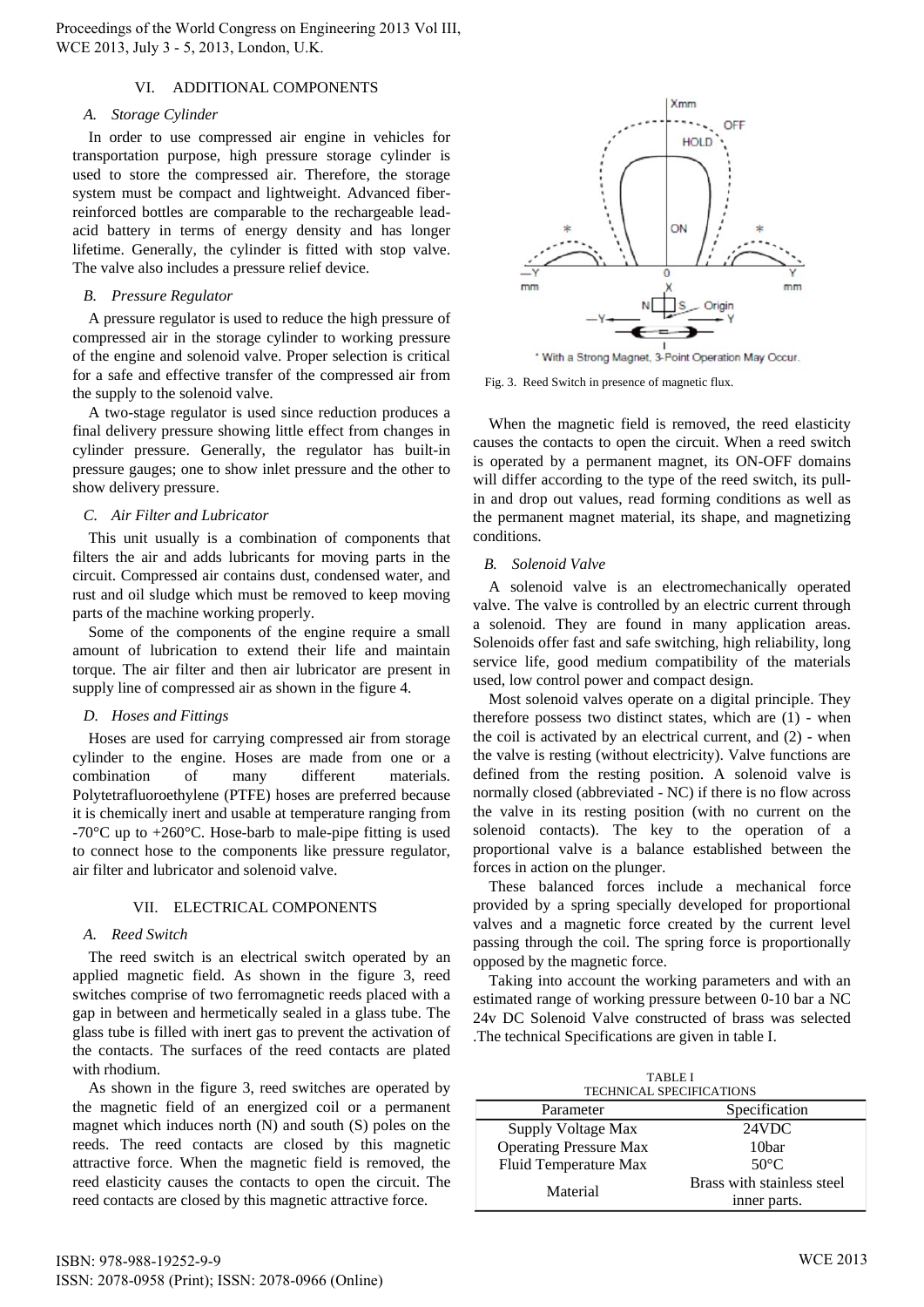

Fig. 4. Schematic diagram of compressed air engine.

- 1. Storage Cylinder
- 2. Stop Valve
- 3. Pressure Regulator
- 4. Hose
- 5. Solenoid Valve
- 6. Air Filter and Lubricator
- 7. Adapter Nipple
- 8. Two Stroke SI Engine
- 9. Flywheel
- 10. Gearbox
- 11. Transmission Shaft
- 12. Magnetic Sensor

#### VIII. CAE KIT OPERATION

Unlike gasoline or diesel engines, the CAE technology does not use any form of internal combustion. Compressed air (or other gases or combination of gases) is used as energy carrier and storage medium. The air is stored at pressure of around 200bar in compressed air storage cylinders. For energy carrying purpose, the pressure of the compressed air is reduced to around 10 bar or less using pressure regulator connected in front of cylinder valve. The air with reduced pressure is carried by poly-Teflon hose. The hose is then connected to the solenoid valve using barbed fitting. The air inlet timing and duration is controlled by the Solenoid valve. A small magnet is attached on the flywheel and a sensor is fitted very close the flywheel. After each revolution of the flywheel, the sensor gets activated by the magnetic field of the magnet passing nearby and sends signal to solenoid valve. The air is fed through an air injector to the engine and flows into which air expands. The air pushing down on the piston moves the crankshaft, which gives the vehicle power. The flywheel stores some energy to provide it back during the upstroke.

The process taking place inside the cylinder could be divided into four stages (in reference to the figure 5):

## *A. Stage 1*

The Reed switch sensor detects the magnets attached to the flywheel and the signal is transmitted to the solenoid valve. As a result compressed air at 10bar or less is injected at TDC by injector at the cylinder head. The compressed air is injected till 10-15 degree after TDC. The injected air immediately acquires the passage above the piston.

## *B. Stage 2*

As the magnet moves away from the Reed switch, the signal transmission is discontinued and hence, the solenoid valve closes, disrupting the flow of air in to the engine. The compressed air in passage in the cylinder then starts to expand and forces the piston down. The piston moves the crankshaft which powers the vehicle, reducing the air pressure inside the cylinder.

#### *C. Stage 3*

At about 35 degree before BDC, both the exhaust and transfer ports are exposed to the chamber having reduced air pressure (still greater than the atmospheric pressure). The pressure is relieved and chamber's pressure becomes equals to the atmospheric pressure.

#### *D. Stage 4*

From 35 degree after BDC, the air remaining in chamber at atmospheric pressure is compressed by the upward movement of the piston and the cycle is repeated.



Fig 5. Different stages in CAE working cycle.

#### IX. RESULTS AND FINDINGS

The significant part of experimentation was concentrated on two aspects:

- 1) Running the engine at different pressures and observing the differences in speed (RPM) and,
- 2) Varying the injection timing by some degrees before or after TDC by moving the timing magnets along the rim of the flywheel.
	- *A. Analysis of results*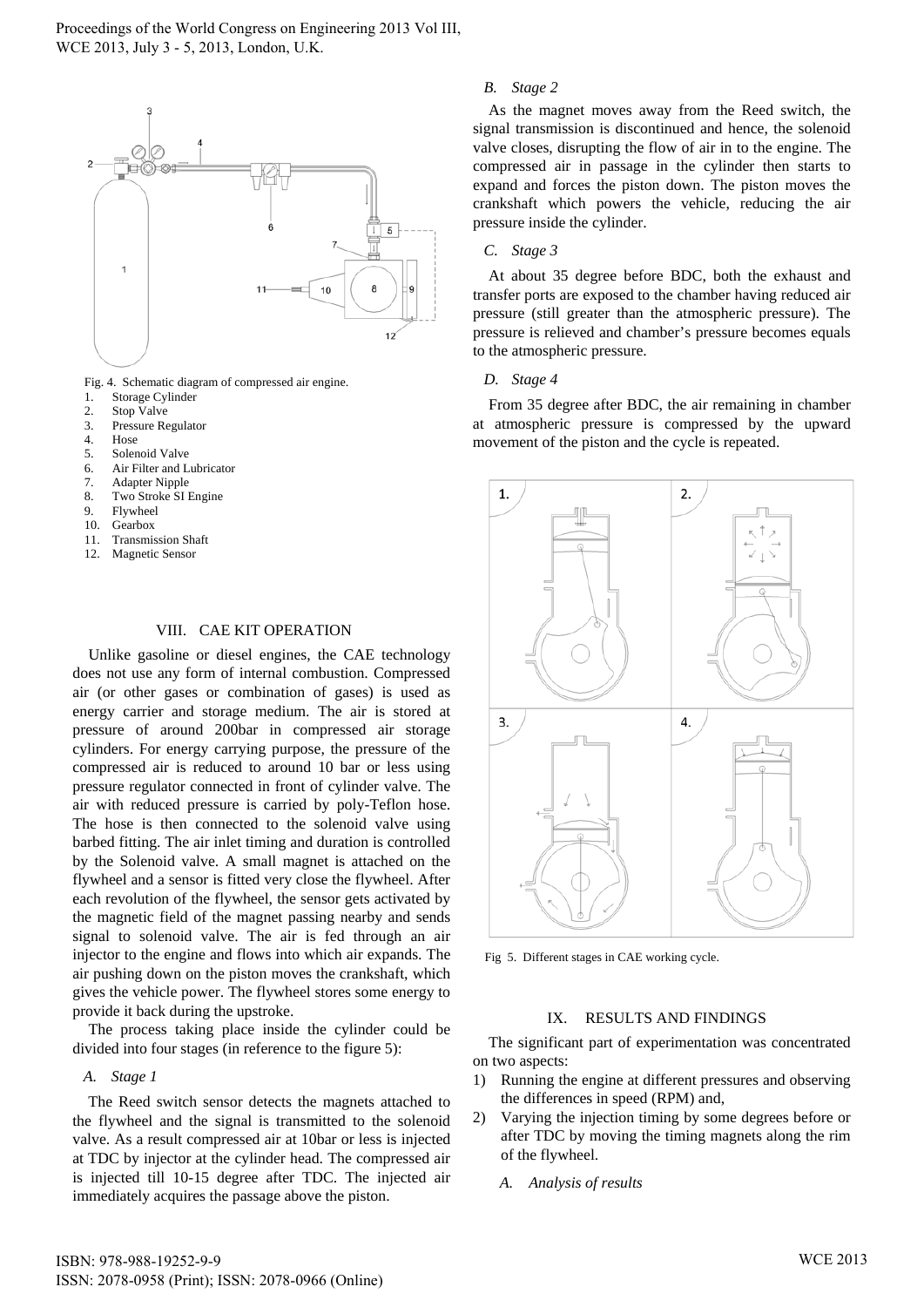The engine was successfully tested at majorly two pressures. At a lower ~10 bar with a lower capacity (max. 10 bar) two-way NC solenoid valve and a higher ~25 bar with a higher capacity (max. 30 bar) three-way NC solenoid valve. Both valves had a similar delay period of about 20ms. At each of these pressures, the position of the timing magnets was varied, hence varying the injection time which had significant effect on the engine speed. Few of the observations are tabulated in table II.

TABLE II VARIATION OF RPM WITH THE CHANGE IN PRESSURE AND INJECTION ANGLE

| 1132 C LION ANOLL    |                         |               |
|----------------------|-------------------------|---------------|
| <b>Work Pressure</b> | Injection Angle         | RPM (Maximum) |
|                      | $10^{\circ}$ before TDC | 715           |
|                      | At TDC                  | 845           |
|                      | $5^\circ$ after TDC     | 910           |
| 10 bar               | $10^{\circ}$ after TDC  | 993           |
|                      | $15^{\circ}$ after TDC  | 964           |
|                      | $10^{\circ}$ before TDC | 1191          |
|                      | At TDC                  | 1332          |
|                      | $5^\circ$ after TDC     | 1450          |
| 25 <sub>bar</sub>    | $10^{\circ}$ after TDC  | 1483          |
|                      | $15^{\circ}$ after TDC  | 1472          |

# *B. Utility of results*

The study of the flywheel rotation pattern helps in coming to the following conclusions:

- 1) The optimum point of injection is about 10-15degree after TDC.
- 2) The non-availability of standard parts severely restricted the maximum achieved speed (RPM) of the engine. The solenoid valves used had a delay time of  $\sim$ 20ms. If a valve with delay time of the order of  $\sim$ 2ms was to be used, theoretically, the maximum speed can be increased to about 5 times that of what was observed here.
- 3) The low speed calls for incorporation of a CVT (Continuous Variable Transmission) in place of a normal gear box for real world utilization.

Taking into totality the amount of time, effort and capital input in the project, it can be safely inferred that yes, this is a technology that does hold up to its promise of replacing fossil fuels as the energy source to power our automobiles but not at this point of time. The technology is in its infancy and demands full scale research and investment for its full scale.

# X. MERITS & DEMERITS

Some advantages and drawbacks of the system are quite apparent even from a layman point of view like the kit enables to look beyond fossil fuels for the daily transportation fuel needs and the vehicles employing the kit losing some power and range. But some points are not so obvious and this calls for a clear listing that follows.

*A. Merits of the system*

- 1) Much like electrical vehicles, the system would ultimately be powered through the electrical grid, which makes it easier to focus on reducing pollution from one source.
- 2) Transportation of the fuel would not be required due to drawing power off the electrical grid. This presents significant cost benefits. Also, pollution created during fuel transportation would be eliminated.
- 3) Air, on its own, is non-flammable. Hence high degree of safety is maintained.
- 4) The mechanical design of the engine is simple, robust and already proven for fossil fuels that produce significantly tougher operating conditions.
- 5) Low manufacture cost of the kit as well as easy maintenance.
- 6) Compressed-air tanks can be disposed of or recycled with less pollution than batteries.
- 7) Compressed-air system components are unconstrained by the degradation problems associated with current battery systems.
- The tank may be refilled more often and in less time than batteries can be recharged, with re-fuelling rates comparable to liquid fuels if a full-fledged system exists.

#### *B. Demerits of the system*

- 1) When air expands, as it would in the engine, it cools dramatically (Charles law) and must be heated to ambient temperature using a heat exchanger similar to the intercooler used for internal combustion engines. This might be problematic if the kit is employed on a full scale automobile.
- 2) Refueling the compressed air container using a home or low-end conventional air compressor may take as long as 4 hours (although the specialized equipment at service stations may fill the tanks in only minutes).
- 3) Tanks get very hot when filled rapidly. SCUBA tanks are sometimes immersed in water to cool them down when they are being filled. That would not be possible with tanks in a vehicle and thus it would either take a long time to fill the tanks, or they would have to take less than a full charge, since heat drives up the pressure.
- 4) The limited storage capacity of the tanks will severely hinder the distance possible to cover with even a fully charged cylinder.

## XI. CONCLUSION

This kit basically represents the idea about providing an alternative to the current energy scenario by modifying existing vehicles rather than altogether manufacturing new, more efficient ones, and doing so in an affordable and economical way.

The CAV is aimed to open new avenues to explore in the area of fuels as needless to say, conventional sources of energy are limited and due to that, the price of petroleum products also continues rise by the day. Also, while considering alternate fuels, some factors are to be considered like availability, economy, and environment friendliness etc., based on that compressed air technology is the best technology and demands more attention as it tends to take the engine to zero pollution running on a fuel that is